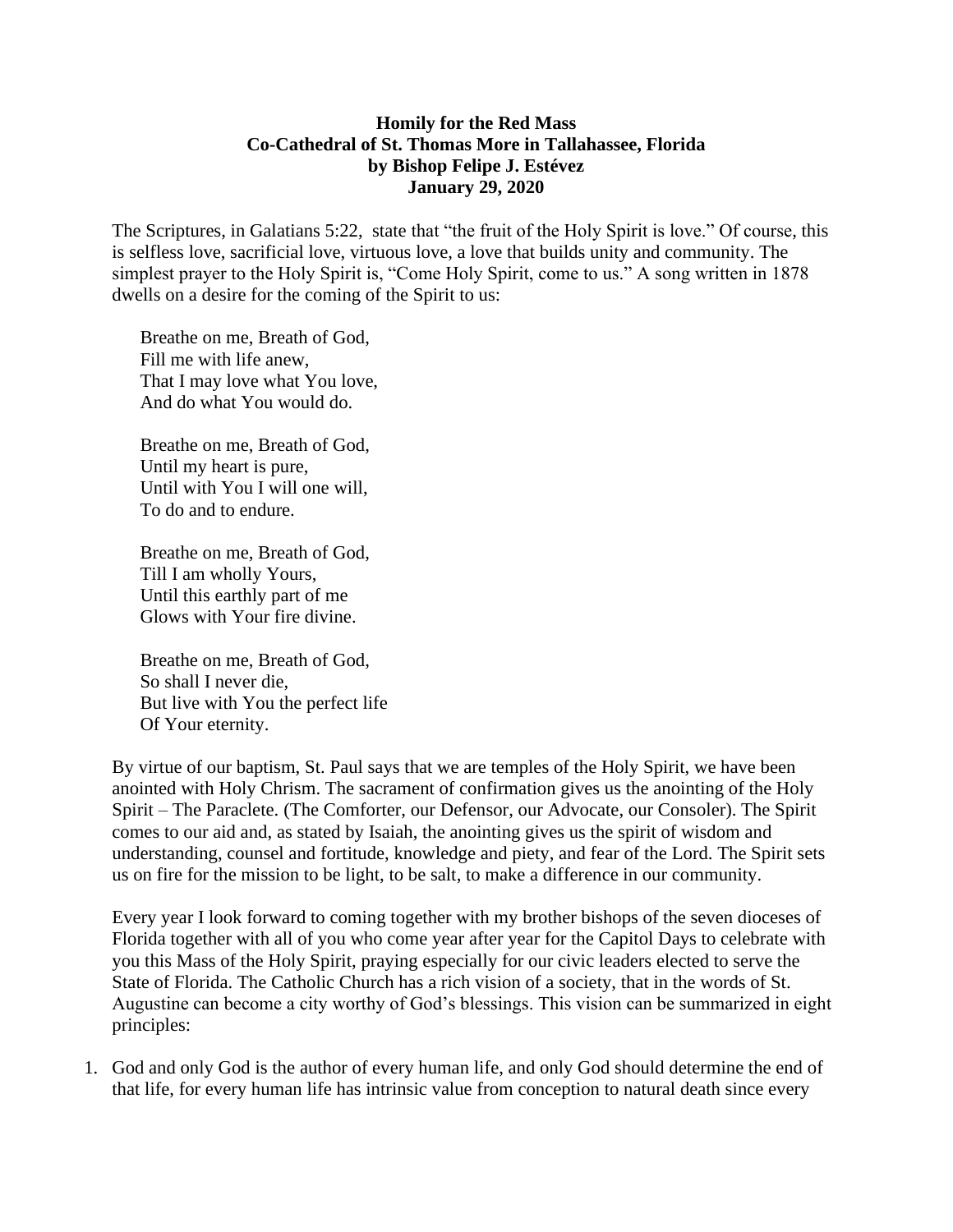human person is made in the image and likeness of God. Saint John Paul II said in his homily in St. Louis, Missouri: "a sign of hope is the increasing recognition that the dignity of human life must never be taken away, even in the case of someone who has done great evil." As Blessed Charles de Foucauld said, "The synthesis of the Gospel can be found in one sentence: As you did it to one of the least of my brethren – who can be more the least than the unborn – you did it to me." Matthew 25:40. And as Pope St. John XXIII said in Pacem in Terris, "This human dignity calls for certain rights, such as food, clothing, shelter, rest, medical care, and other necessary social services." (#11)

- 2. Since we live in society, the more we interact peacefully with one another, we develop our own personal potential. The good of each one is necessarily related to the common good, which is always oriented to the progress of persons, not the other way around. (GS 25)
- 3. Work is part of our human dignity. Technology should not make the laborer dependent on technology. Workers can never be seen as a means to an end for the dignity of the worker takes priority over capital.
- 4. We should never forget the suffering of humanity. This includes the poor and the most vulnerable, the sick, the refugee, the migrant, the unemployed, the elderly, the unborn, all those in the peripheries of society, such as the prisoners who instead of experiencing inhumane and cruel situations could find rehabilitation and hope.
- 5. The principle of subsidiarity is where matters are to be handled by the smallest, lowest, and least competent authority.
- 6. The principle of justice seeks a way that both benefits business and community enhancing democracy as a free society under God as we do when we say the pledge of allegiance in our gatherings.
- 7. The principle of solidarity … we care for our own needs for the needs of our family, but we cannot be indifferent to the needs of others in our country and the world. We are inter-dependent in our care for people as well as our planet, our common home which is in great need of our protection.
- 8. The duty to care for the environment and the planet … as Pope Francis urges us in *Laudato Si* to act in favor of human beings from conception to natural death and natural ecology where family values have a distinctive priority. We truly need education in environmental responsibility as good stewards of creation within a culture of life framework.

We are indeed blessed to live in the sunshine state with peace and freedom, with the order, safety, and security, thanks be to God. Thanks be to those who keep it that way. May the Holy Spirit come to the aid of those serving our state with wisdom, knowledge, counsel, and fortitude so that we all discern accurately the true path that conforms to what is right and true, "judging the poor with justice and deciding a right for the land's afflicted" as Isaiah called us to do in tonight's reading.